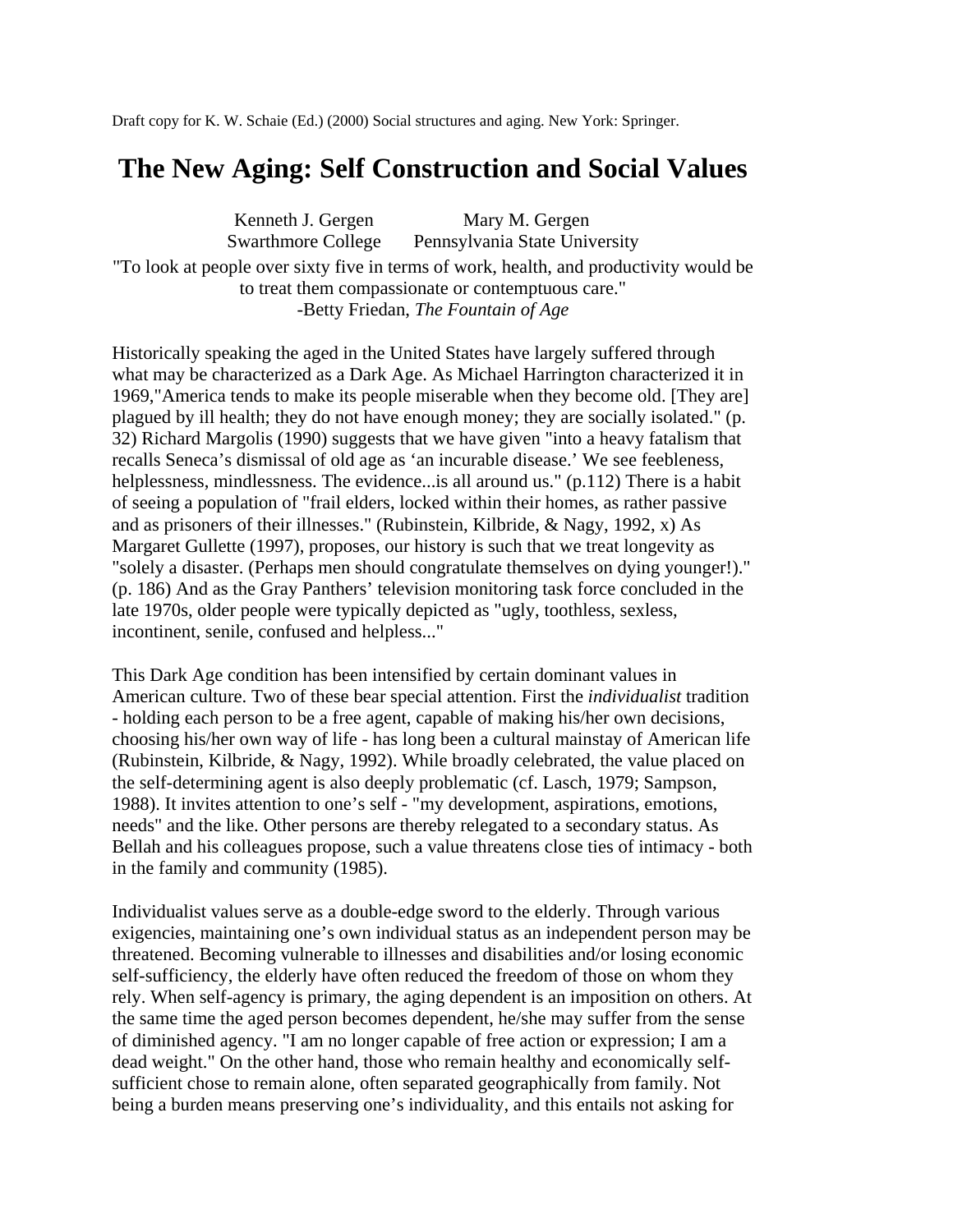greater connection to family members.

Also contributing to the Dark Ages of aging has been the traditional value of productivity. With deep roots in Protestant ethics and the spirit of pragmatism, there is a strong tendency to equate personal worth with productive achievement (Hochschild, 1997). Within the capitalist economy, productive achievement is typically associated with the earning of wages. Thus as one retires from the workplace, one's personal worth becomes questionable. One is "sidelined," "put out to pasture," or becomes a "has been." This displacement is especially important to men, for whom one's career success is directly entwined with one's sense of identity (M. Gergen, 1992). As feminist critics point out, being productive also affects the valuation of the maturing woman (Martin,1997). Because women's "production" is so frequently allied with their capacity to bear children, they are doubly vulnerable to being found wanting. The onset of menopause signals for them a loss of worth. Women thus suffer from the sense of being "barren," "empty," or "without a nest." Within this context of values, women face the specter of being "finished at forty" when their biological productivity begins to cease (M. Gergen, 1990).

Yet, in our view history is not destiny, and we now stand on the threshold of an entirely new range of conceptions and practices. As we shall hope to demonstrate, the Dark Ages of aging are giving way to a New Aging. To appreciate this movement and its potentials we shall set the stage by briefly laying out the social constructionist perspective from which we approach the issues. Then we shall consider the changing conditions of aging, with special attention to demographic and economic factors. This will enable us to appreciate what we feel is a substantial and pervasive movement toward the re-construction of aging in contemporary society. In particular, movements toward the erasure of age, re-empowerment, and sybaritic lifestyles will occupy our attention. Finally we shall propose that these altered images and practices are now transforming the matrix of values and practices within the culture. The aged are ceasing to be the byproducts of a cultural mainstream, but are instead altering the very character of mainstream society.

# **The Social Construction of Value and the Aging Self**

We approach the issues of cultural values and the aging self from the standpoint of social constructionism (K. Gergen, 1994; M. Gergen, in press; Gergen & Davis, 1997). Social constructionism in social science was born within dialogues spanning a variety of disciplines - including science and technology studies, the history of science, cultural anthropology, literary theory, women's studies, and cultural studies among them. Of focal importance in social constructionist writings are the social processes giving rise to our common understandings of the world - what we take to be the real and the good. For the constructionist all that has meaning in our lives that which we take to be knowledge, reason, and right - has its origins within the matrix of relationships in which we are engaged. This is not the place for a full treatment of the constructionist standpoint. However, it is important to understand key implications for the present undertaking. Let us briefly consider the pivotal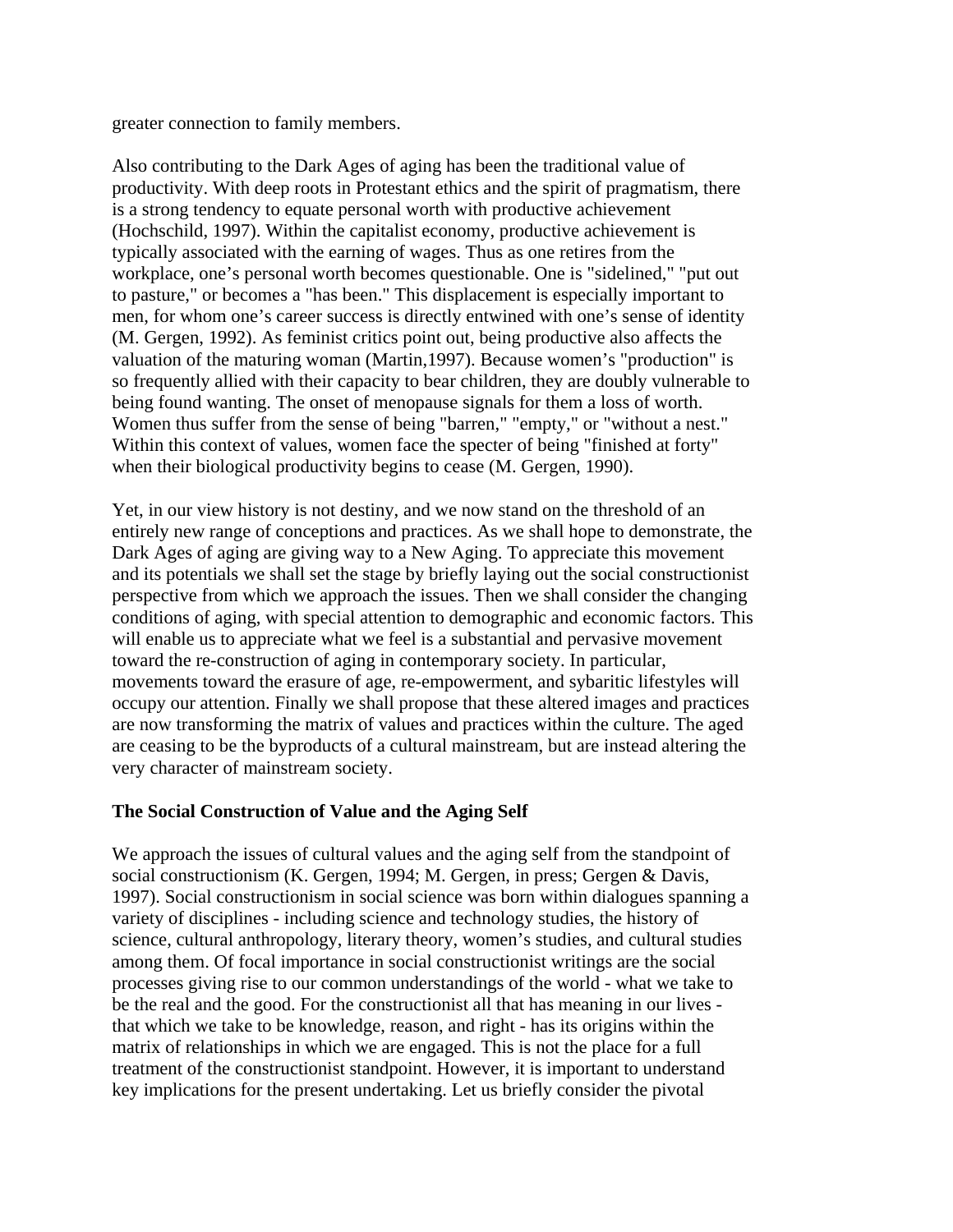concepts of value and the aging self.

Regarding cultural values, social constructionism is scarcely controversial. We commonly hold that values vary greatly across cultures and across history. We are not by nature of our genes required to place a strong value on money, conquering space, or having a good figure. Some may bridle when it comes to issues of universal value - perhaps there are, or at least should be, universal goods (e.g. freedom from oppression). And there may be economists and sociobiologists who will plump for the intrinsic desire for self gain or selfishness. However, from our standpoint we are inclined to see all value as having its genesis in human relationship - including the value placed on human life, longevity, and health. In terms of the aging process in society, we are thus inclined to emphasize malleability. The cultural values that inform our conceptions of aging, along with the value we derive (or fail to derive) from aging itself are thus subject to fluctuation and transformation (cf.Shweder, 1998; Hashimoto, 1996). Further, and most essential for the present thesis, the aging population may serve as a source for creating its own values. Values are generated from within relationships; with increasing relatedness there is increasing potential for self-sustaining values to prevail over those emanating from the exterior.

With regard to the concept of the aging self, constructionist theses are particularly catalytic. There is a widespread tendency within the social and biological sciences to search for the *naturalized life course*, that is, to chart the innate development and decline of human capacities, tendencies, proclivities and so on over the life-span. This tendency is strongest in the sciences of child development and aging, with the first largely devoted to setting standards for normal growth and the latter for decline (cf. Cunningham & Brookbank, 1988; Erikson,1963; Kagan, 1984; Levinson, 1979; Santrock, 1986). With its strong emphasis on culturally and historically situated knowledge, social constructionism serves as a challenge to these efforts. In this respect, much life-span developmental literature is helpful. In particular, studies of separate age cohorts suggests that many possible life trajectories are possible, and that what is fixed about human change may be small (Helson, Mitchell & Moore, 1984; Neugarten, 1969; Stewart and Ostrove, 1998). As life-span doyen, Bernice Neugarten (1980), proposed almost 20 years ago, we are slowly becoming an *ageirrelevant society*, in the sense that we are "becoming accustomed to the 28 year old mayor... the 50 year old retiree, the 65 year old father of a preschooler and the 70 year old student."

Social constructionist dialogues add important dimension to this possibility. For the constructionist whatever we may observe about human action over time places no necessary demands on our interpretations. In this sense there is nothing about changes in the human body that require a concept of age, of development, or decline. There is no process of aging *in itself*; the discourse of aging is born of relations within a given culture at a given time (Hazan, 1994). In other cultural conditions alternative interpretations are invited. For example, as Richard Shweder (1998) observes, for the Gusii people of West Kenya, "decline and obsolescence are not the meanings associated with the increased sense of 'seniority' that a Gusii man or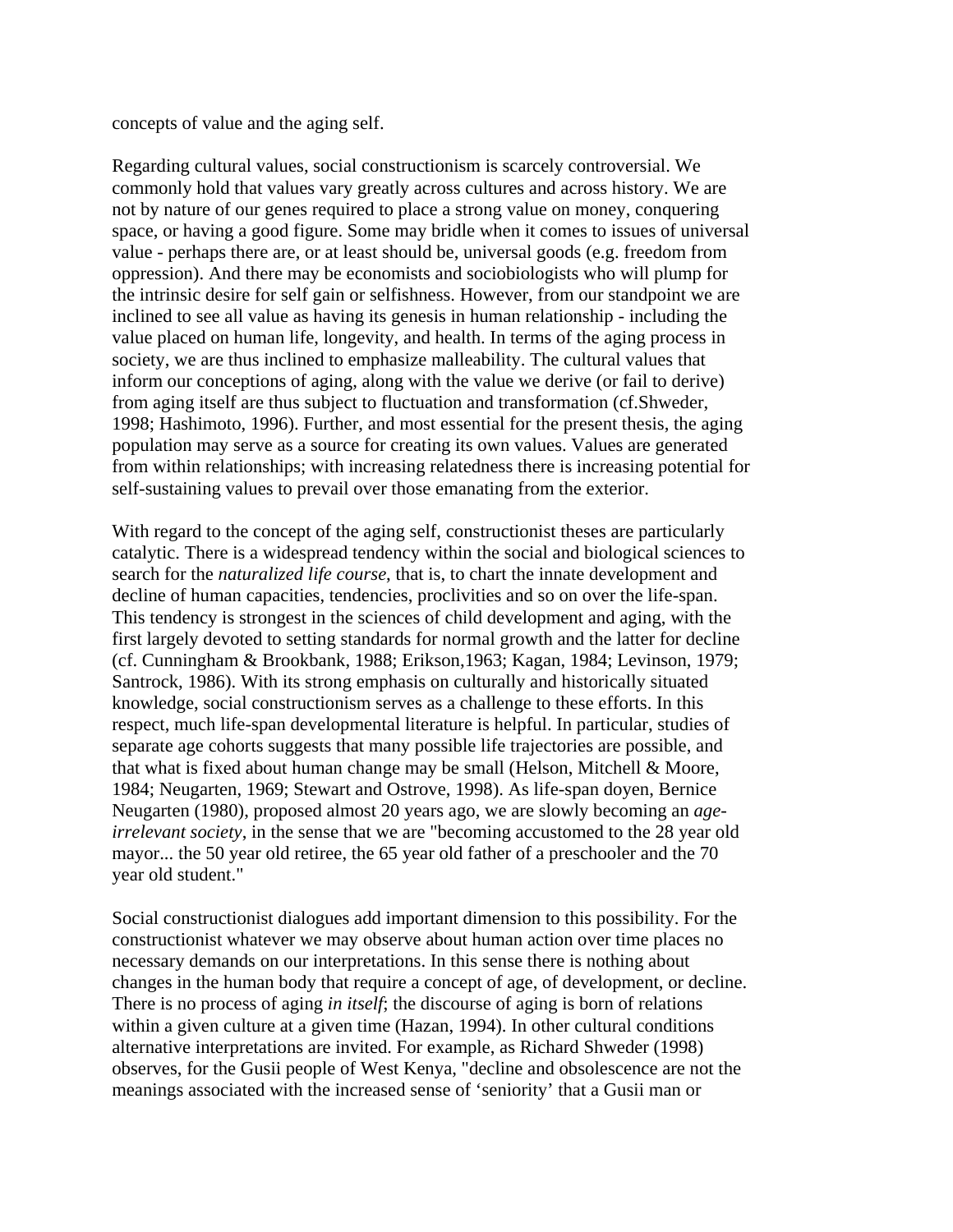woman develops over time. Seniority is associated instead with respect, obedience, prestige, and social esteem."(pg. xv) More dramatically, there is nothing about the conditions of what we call the "human body" that demands such terms as "disease" and "incapacity." Not only is what we call "the body" subject to widely differing conceptions (Young, 997), but the suffering associated with a "disease" may depend strongly on the interpretive stance one takes toward it. For example, as Frank (1995) proposes, viewing oneself as "a victim" of disease as opposed to "a moral witness" has powerful implications for one's sense of well-being.

Of special relevance to the present offering, we must also view the scientific literature of late-life decline as culturally constructed. That is, the extensive research demonstrating deterioration of physical and psychological functioning during the latter span of life is not a simple reflection of what is there. Rather, that a given configuration constitutes "decline" - or indeed, is worth mentioning at all - derives from a particular domain of values (such as productivity and individualism), sets of assumptions, ways of talking and measuring, and so on. In effect, to find someone biologically or cognitively impaired constitute what Gubrium, Holstein and Buckholdt (1994) call a *collaborative accomplishment.* It is an accomplishment of a particular professional group, working with particular assumptions and values, within a supportive culture. And so it is that we must continuously reflect on the way in which the sciences construct the life-course, and most particularly accounts that treat decline as a natural fact of growing older. As Dannefer (1998) puts the case**, "**Naturalization is a highly effective mechanism of social legitimation because it is difficult to oppose that which is seen as natural. When (the rhetoric of naturalization) remains unacknowledged in scientific discourse, science is itself engaged in the legitimation of prevailing social arrangements."

It is also when we avoid tendencies toward naturalization, when we become conscious of contingency, that we begin to appreciate possibilities of cultural transformation. When the taken for granted becomes "one supposition among many," we are alerted to the potentials of reconstructing the course of aging in more positive ways (Hazan, 1994). The American construction of aging has yielded enormous suffering, and it could be otherwise (cf. Gergen, 1996; Kaplan, 1997, Campioni, 1997). We shall return to this challenge shortly.

It should be noted, however, that constructionism cautions us to be aware, as well, of the constructed character of the present contribution. Our remarks should not be taken, then, as accurate and objective reports on what is the case, but as a way of understanding our world. Our primary hope is that this particular form of understanding will harbor promising potentials for our collective future.

# **Contemporary Conditions of Aging**

As suggested earlier, our central argument is that major transformations in the construction of aging are currently taking place in the United States. In our view, the origin of these transformations may be traced to emerging conditions of society. In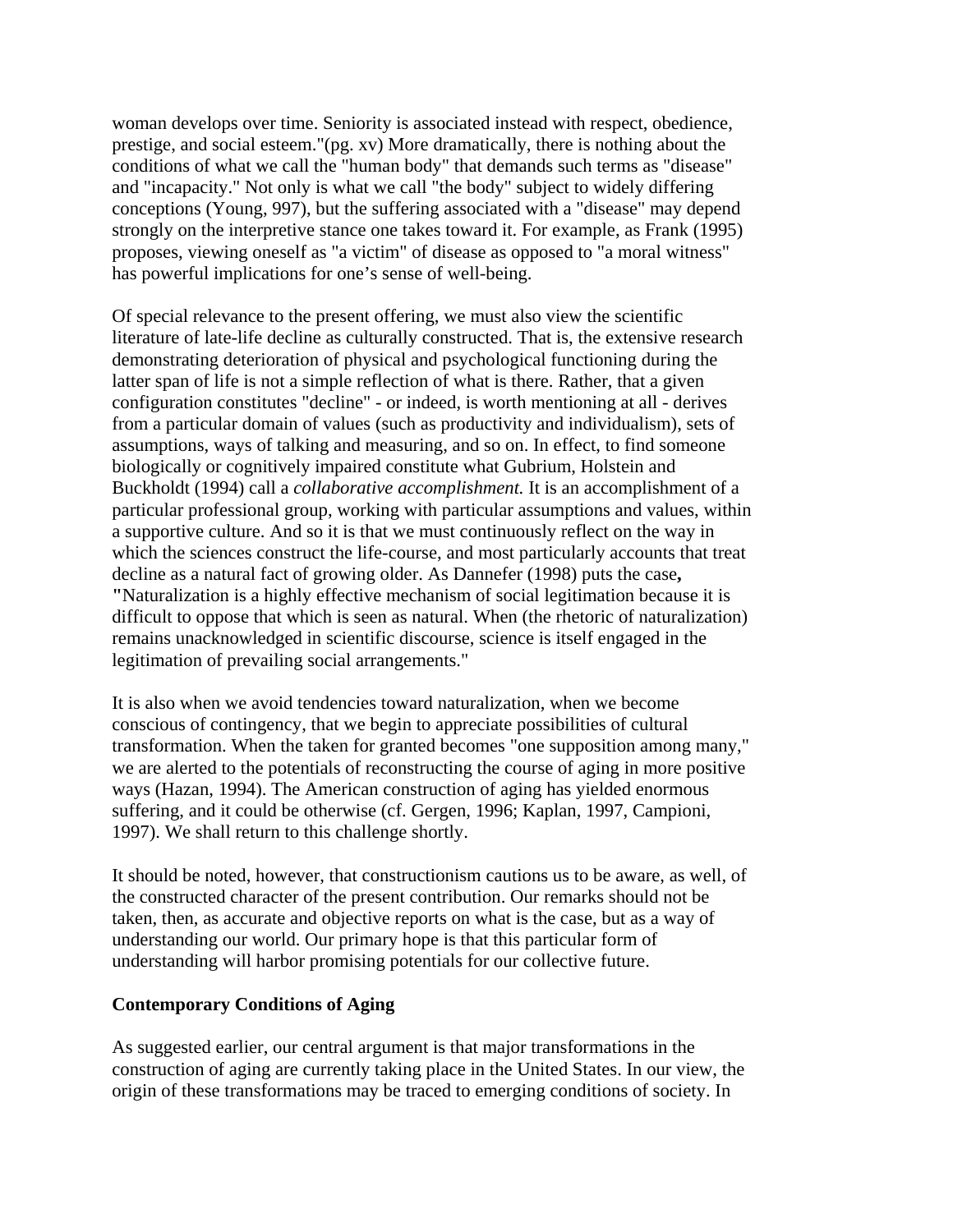effect, the Dark Ages of aging were tied closely to a particular configuration of social and economic conditions. As these conditions disappear into the maw of history, so is the way opened for transformations in construction. Before exploring the specific forms of transformation, it is thus essential to glimpse some central changes in societal conditions. Pivotally important are changes in demographics, economics, and technology:

# **Population: The Elder Explosion**

Of chief significance to our thesis are demographic changes in the population, and particularly the growth in the population over 60 years of age. With steady increases in health and longevity along with simultaneous decrements in the birthrate, the proportion of the population over 60 has been steadily increasing. As widely acknowledge, by the year 2030 one in five Americans will be 65 or older, the majority of which will be women.(Peterson & Somit, 1994, pg. 171) This also means that the potential political power of the aging population is also steadily increasing. By the twenty-first century, a full 25% of the voters in American elections will be over 65. Political power may be even greater than the numbers indicate because older voters are increasingly more likely to cast a ballot. In the 1988 U.S. presidential election, for example, 66% of those eligible to vote did so; among those 60-79, 80% voted!(Peterson & Somit, 1994, pg. 174).

The old are not only becoming more numerous and active politically, but they are also becoming better organized. For example, the American Association of Retired Persons (AARP) - which began as a small marketing venture - has now become one of the strongest lobbying voices in political life. Its membership now exceeds 32 million. As a result, political wisdom has been shaped to the extent that certain entitlements for the older population have become unassailable. As Tip O'Neill, Senior Congressman from Massachusetts, described it, programs for older people such as Social Security and Medicare, are the "third rail of American politics.'Touch it and you die'." (Morris, 1996 p. xi).

Finally, with respect to the construction of meaning, the aging have more peers with whom to interact than ever before, and with increasing alacrity are seeking them out. In earlier times the aging were scattered minority members in most communities, often sequestered in homes with younger relatives; now in some areas of the country (e.g. in Florida, Arizona, southern California) they are in the majority. With increasing numbers have come forms of self-organized segregation. Communities have been established exclusively for people over a certain age; young adults and children are prohibited as permanent residents. Limits are even set on how long younger people may visit. Essentially this means that in negotiating issues of value, self, and aging they may rely on others like themselves as opposed to a younger population for whom aging is an alien and often threatening stage of life.

# **Economics: Elder Power**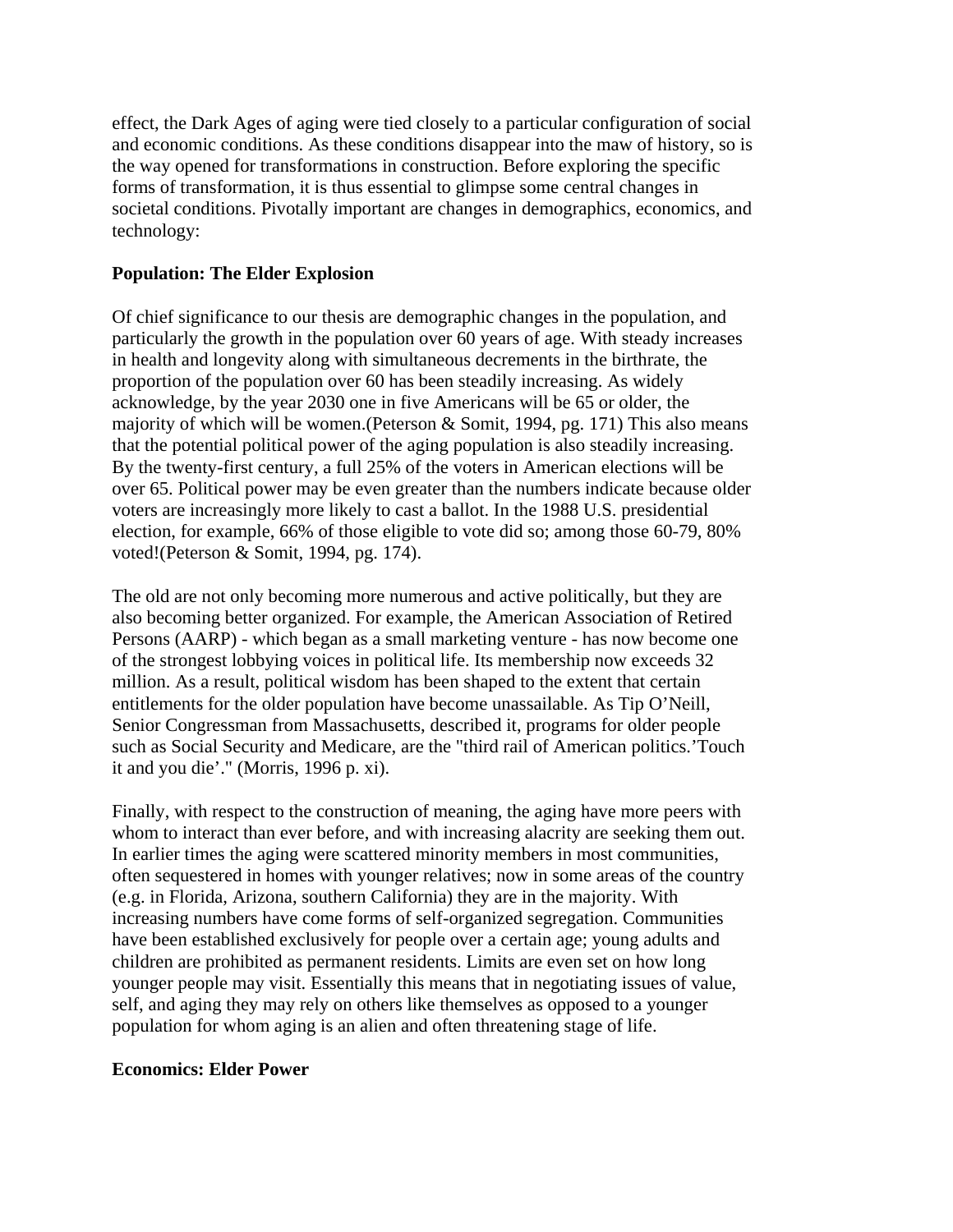A second cultural shift accentuates the effects of the first. Not only are the aging becoming proportionally more numerous, but they are also becoming increasingly powerful economically. As Charles Morris comments, "One of the great embarrassments of American's 1960's War on Poverty was the discovery that the largest number of poor Americans were not Appalachian cabin dwellers or minorities in urban slums but old people living on Social Security. Payroll taxes had been kept low over the years .... until Richard Nixon and a Democratic Congress massively liberalized the system in 1973 and 1974. Over the two years benefit levels were raised by about 35 percent and they were indexed for inflation. From that point on benefits were automatically increased each year to keep pace with the Consumer Price Index....The benefit increases ...were enormously successful in lifting the nation's old people out of poverty."(Morris, 1996, pg. 77-78) Between 1966 and 1974, the poverty rate among the elderly was cut in half; today American's elderly are less likely than nonelderly to be poor. While it is still true that pockets of deep poverty characterize certain groups of the elderly, especially African American women, the general economic differences are substantial. For example, between 1988 and 1991 senior wealth grew by 20% while median wealth for the country as a whole grew by about 2%. In 1986 the average seventy year old had 71% of the buying power of a 30 year old. Just 10 years later, in 1996, the seventy year old has acquired 18% more to spend than the 30 year old (Morris, 1996).

# **Technology: Generational Arrival**

A third shift in cultural conditions also demands brief attention - perhaps more as a precis of the future than a posit of the present. One of the most profound transformations of the present century has been the insinuation of communication technologies into everyday life. From the early development of the telephone, telegraph and radio to the more recent mushrooming of television, mobile phones, and the computer, American society has been moving into a condition of intense sociation (see Gergen, 1991). The availability of others- whether face to face or mediated - steadily increases. Multitudes await the mere flicking of a television or computer switch. Perhaps the most dramatic transformation lies within the domain of computer technology, where - through the internet and Web - two-way communication is facilitated on a global scale. With these technologies not only are relations easily generated and sustained, but like-minded persons can rapidly organize around a given issue and make their cause known to thousands.

While the majority of the elderly population tends toward technophobia, cohorts of technologically sophisticated individuals are now entering retirement. Increasingly the aging population is becoming "wired." Numerous bulletin boards, self-help groups, and chat lines devoted to issues of aging are beginning to emerge. Other individuals are available for dialogue any hour of the day or night. Further, because age markers can be removed, an elderly person can enter into discussions on virtually any topic with people from around the country - or the world, without encountering the prejudices otherwise confronted in face-to-face interactions. Equally important, these technologies now facilitate an increasing degree of organization among the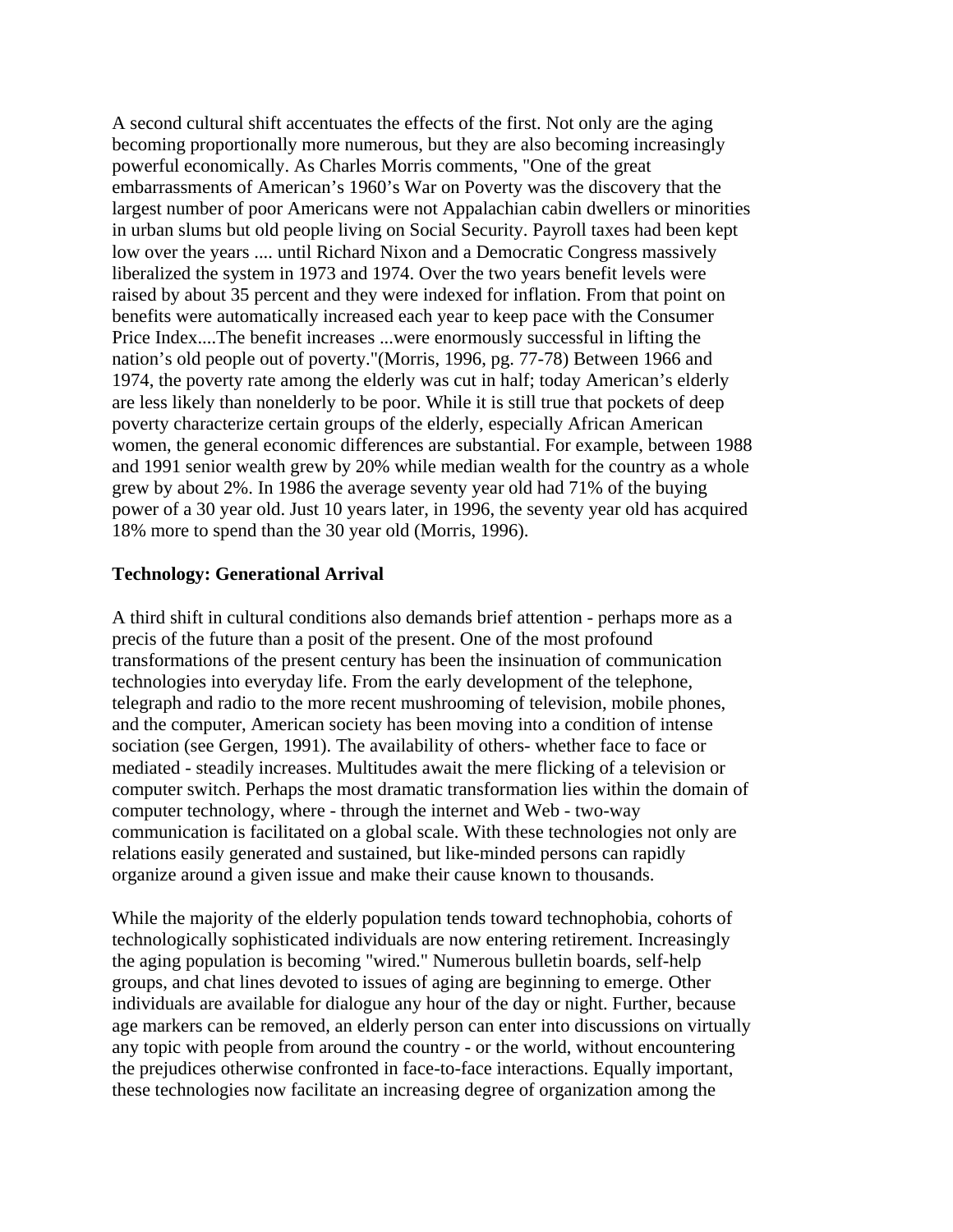elderly. Opinions can be shared, agendas put forward, funds generated, and programs

-----------------------------

Insert on Web Sites for the Aging

-----------------------------

- often of national significance - mounted. For example, ThirdAge.com is a website welcoming some 500,000 visitors every month. This site is oriented to people who might be called seniors or older citizens, but a new, more upbeat designation (Third Age) has been chosen to represent their position. Databases of information and resources, experts, community forums, and shopping sites are all available. For example, a virtual bank offers retirement planning facilities, Toys'R Us offers an order service for grandparents, a nutritional database supplies information on vitamins and minerals, IBM sponsors "E-Business Entrepreneur - a guide for those wanting to generate a Web business. Again, the power of self-construction is augmented.

# **Routes Toward Reconstruction**

As we find, the older population is expanding, its economic and political bases are stronger, and its technological sophistication rapidly growing. We thus confront a population of persons with enormous resources for self-construction, for generating and sharing conceptions of the self, age, and personal value. Here is a population that can increasingly resist the constructions of others - how it is that youth, the nonmature employed, or the health professions construe their lives - and dictate the terms by which they will understand themselves. In our view this is precisely what is taking place, and in steadily increasing degree. It is not a process that is equally effective across all sectors of the aging population, nor is it a process that can be completed. The challenge of sustaining a viable reality is continuous.

Most important for present purposes, there is no single, pervasive model for the New Aging. Rather, we find important manifestations of at least three significant images, each accompanied by particular patterns of living, and each with different implications for cultural futures. For analytic purposes we shall treat them as "pure types," recognizing that any single individual may represent a pastiche of multiple tendencies. We may distinguish, then, among emerging constructions of *eternal youth*, *re-empowerment*, and *sybaritic expansion*.

# **Eternal Youth**

The most pervasive form of reconstruction derives from the longstanding binary of "old" vs. "young" and the traditional privileging of the latter over the former. National surveys consistently find that in spite of calendar age, fewer than 10% of the population will identify themselves as "old." As Betty Friedan (1993) notes, in some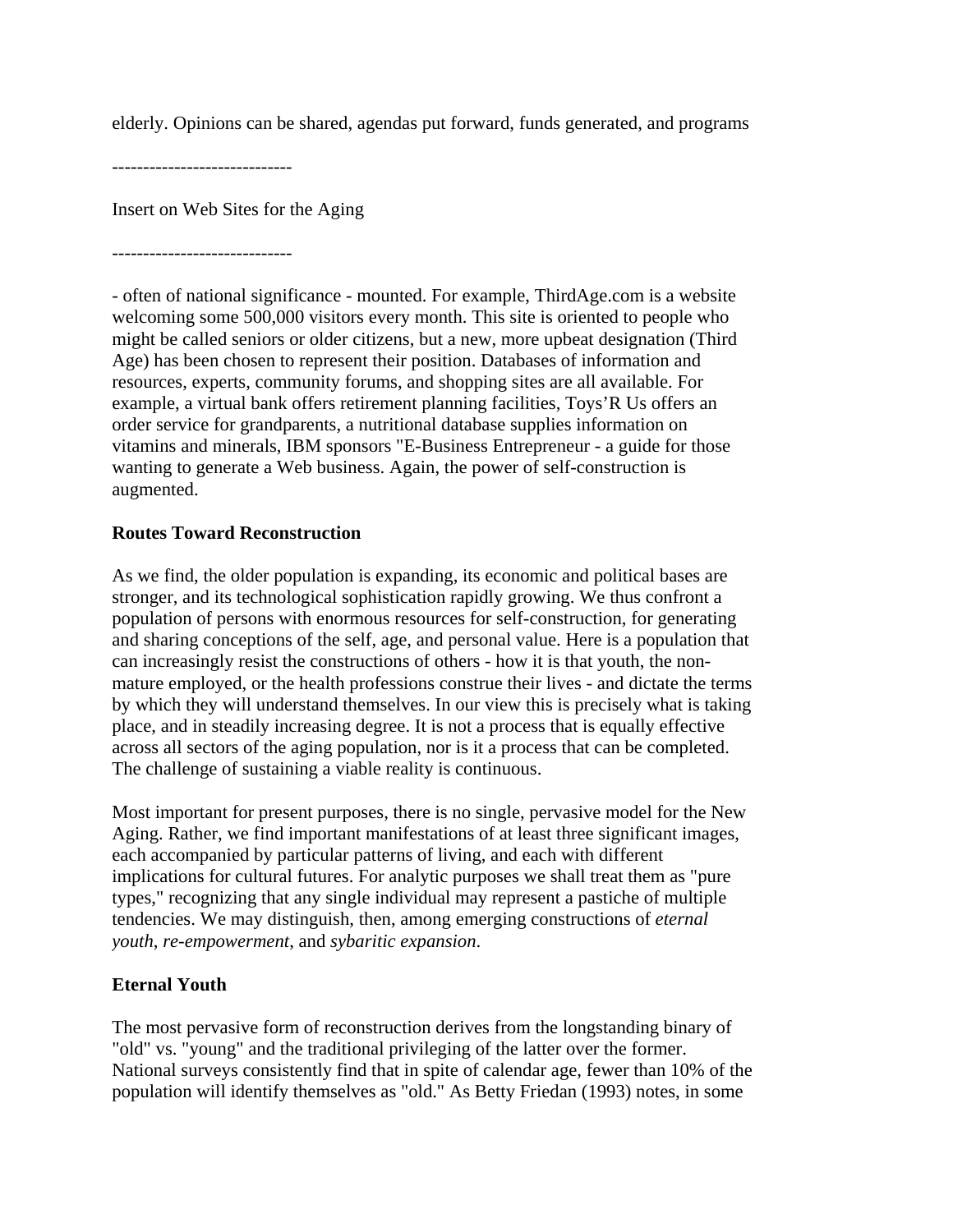senior citizens clubs members are fined for simply mentioning the word "old." Investigators have even coined the term, *gerophobic* to describe the extreme fear of aging. Margaret Gullette (1997) proposes that age is, "internalized is a stressor, a depressant -- what I want to call a psychocultural illness."(pg. 193) With a prevailing fear of being "no longer young," it is scarcely surprising that the image of the aging body is a primary target for reconstruction. Such refusal to disappear silently into the night of old age is vivified in research carried out by Mary Gergen (1989) with a group of women between 42-48. The study took the form of a focus group, treating the issue of menopause. During the discussion the women recalled stories they head heard from others on the miseries related to menopause - women going crazy, drying up, losing their looks, getting divorced, becoming aggressive and angry witches, etc. However, in the course of their conversation they came to agree that such dire consequences of menopause would not mar their lives. They would refuse to be victims. Rather, they would construct another way out. As one discussant said, "We'll do it differently. There has never been such a good looking group of women our age. We are healthy, strong, athletic, and smart. We'll just play right through it!"

And it is this "playing through it" that occupies the time and efforts of an increasing segment of the older generations. As research on Americans' use of time indicates, life over 65 typically is marked by gains is disposable time. Most interesting, increasingly over the past 20 years this time is being devoted to personal care and grooming (Robinson and Godbey, 1997). Nor are such practices limited to those entering their 60s. Fighting body fat, graying hair and balding pates, age spots, varicose veins, yellowing teeth, and facial wrinkles are pervasive even among those in their 30s and 40s. Charles Longino at the University of Miami's Center for Social Research in Aging has coined the term "youth creep" to describe this condition of ever more youthful looking older people. Using the rather unflattering terms of gerontology, he said, "The Old group seems younger as the decades pass...The Old Old seem like the Young Old of a few decades earlier." (quoted in Margolis, 1990, pg. 112-113).

----------------------

Visual Collage I

----------------------

One of the chief reasons for the widespread popularity of the option to erase age markers derives from its support by a range of ancillary, profit-making institutions: popular writers, pharmaceutical companies, plastic surgeons, dentists, opticians, beauticians, fitness centers, diet centers, and more. All are economic stakeholders in agelessness. For example, Deepak Chopra's popular volume, Ageless body, timeless mind, promises the aging that, "The field of human life is open and unbounded. At its deepest level, your body is ageless, your mind timeless." (1993, p.7) The medical profession is an increasingly noteworthy participant in the economy of agelessness. In 1998 a convention of the newly created, Academy of Anti-Aging Medicine, hosted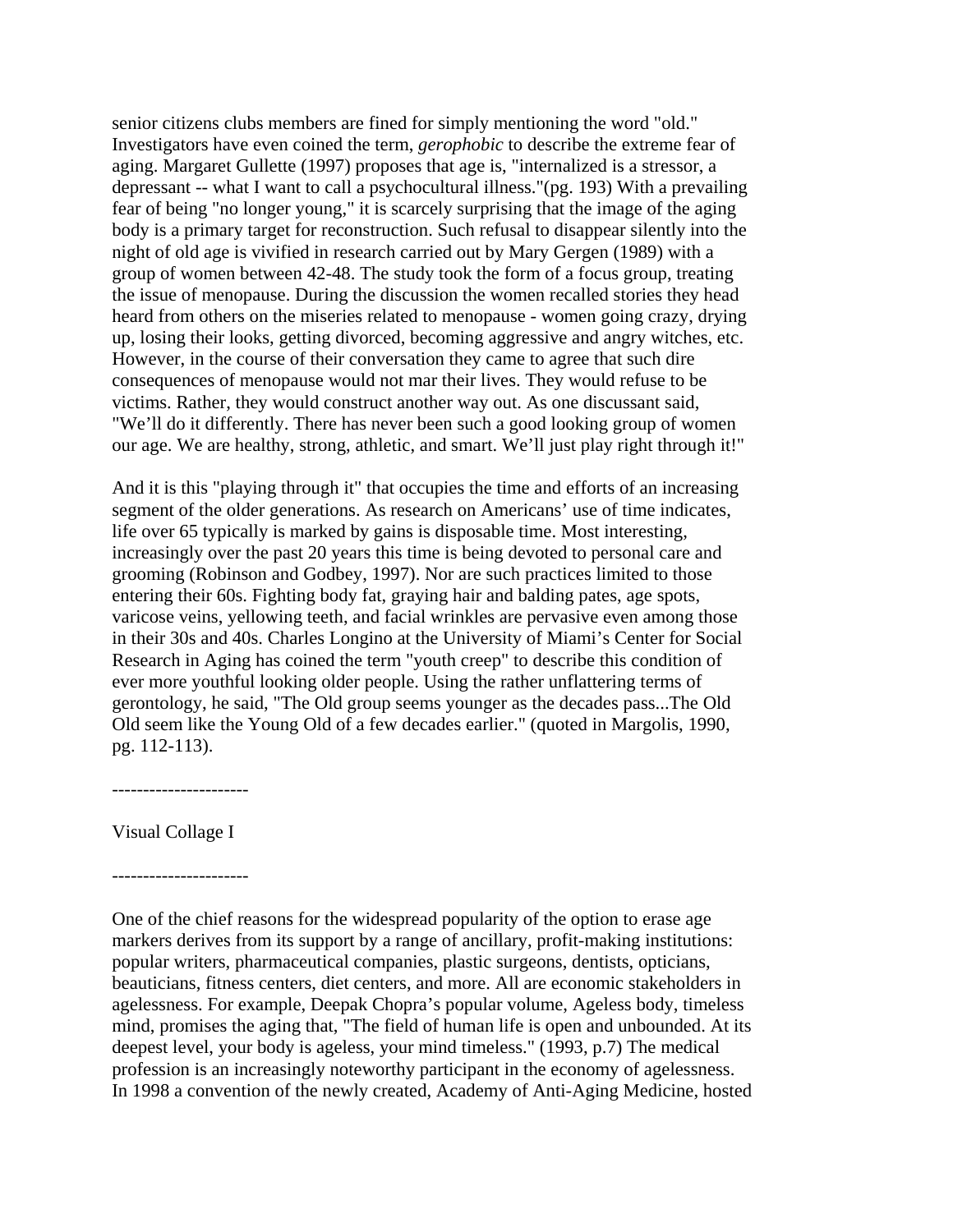over 4,000 participants. Dozens of physicians have become certified experts in "antiaging medicine," and the Academy now publishes the Journal of Anti-Aging Medicine. Concomitantly, a new medical field, *Cenegenics* - Greek for "new beginning" is emerging, a field dedicated to the science of "youthful aging." The relationship between these institutions and the aging population is fully symbiotic: The quest for agelessness within this economically powerful segment of the culture creates a demand for new products and services and their creation (Viagra, laser skin removal, dental caps and crowns, hair transplants, miracle herbal supplements, skin creams, and hormonal replacement therapies); the existence of the products and services then function as an invitation to the population to remain youthful.

Yet, in spite of the compelling image of ageless adulthood, there are also important limitations to this life orientation. There is for one the continuous and increasing effort and expense required to "maintain the appearance," and the accompanying backdrop of anxiety over the accumulating indicators (both actual and imagined) that the youthful attributes are eroding. Further, if the defining physical indicators of youth remain fixed, the aspirant must inevitably fail. The supports for self-esteem are ultimately removed. At the same time, the picture may not be as dark as this scenario suggests. As we scan the horizons of various media we begin to detect a new variation on the quest for eternal youth. Specifically there are manifestations of a *glamorization of age*. In this case the attempt is not to emulate the young, but to employ certain vestiges or markers of traditional glamour to redefine age. For example, increasingly we find the use of graying hair and mature, attractive older faces for marketing a product, as well as the presence of older models in ads for expensive

-------------------------

Visual collage II

-------------------------

luxury items - perfume, diamonds, watches, wines, cruises, exotic travel itineraries, exclusive residential units, and prestige sedans. The potentials for reconstructing the marks of age as beautiful are substantial.

#### **Re-Empowering: Reclaiming Agency and Productivity**

Earlier we proposed that cultural investments in individual agency and productivity threaten the elderly with profound losses in self-worth: no longer are they in control of their lives or serving as productive citizens. Yet, in our view the increasing degrees of economic power and self-organizing capacities among the elderly have precipitated strong moves toward the refusal of this characterization and the formation of alternative images and lifestyles. In part the desire for control may be manifest in the increasing attempt by the elderly to function as masters of their own living spaces. As surveys show, some 85% of those over-sixty-five wish to maintain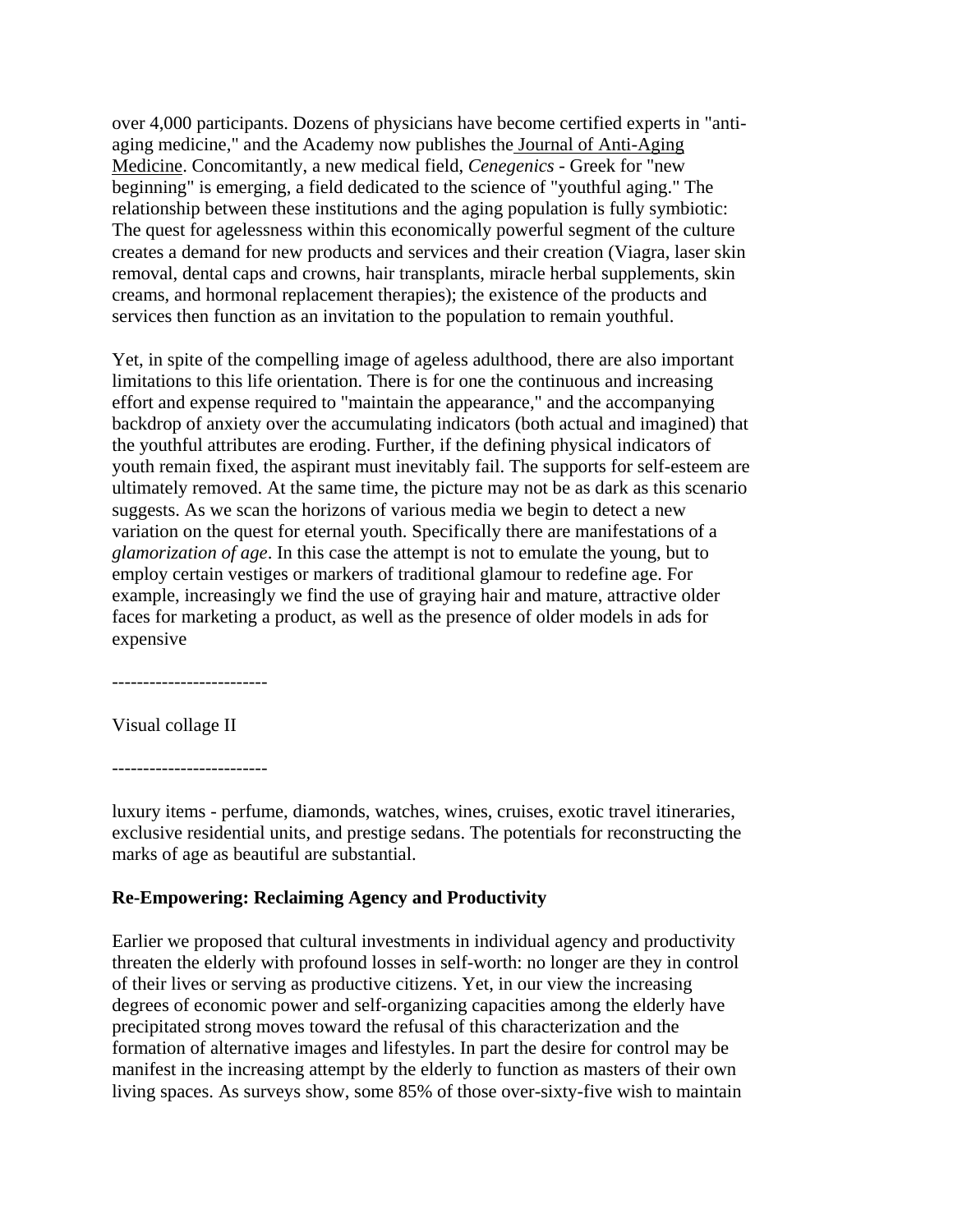their own private dwellings for as long as they can (Morris, 1996). The relatively recent emergence of retirement communities also helps speak to these needs for personal autonomy: here residents live fairly independent lives, with a great deal of choice concerning their living spaces, nourishment, entertainment, and social life. The shift to assisted living provides a buffer zone between complete independence and hospitalization or nursing home care.

Some of the most dramatic initiatives to reestablish control are taking place around issues of death. Increasingly the elderly are seeking means of prolonging their lives and terminating them at their will. Prolongation frequently finds expression in fitness programs, dietary regimens, and pharmaceuticals for sustaining health. More symbolic are attempts to establish trust funds, wills, and endowments, to arrange for the disposition of one's personal belongings, and to plan one's own funeral services, all of which sustain control over one's resources after death. Most dramatic are explorations into regenerating a body that has succumbed to death. Walt Disney, among several other imaginative men and women pave the way toward the potential of eternal life by having themselves frozen in specially designed vaults. Others have their eggs and sperm cells frozen for subsequent fertilization. Most well-known, perhaps, are the Nobel prize winners who have donated their sperm for artificial insemination. Equally controversial, but increasingly supported by the adult population, are initiatives to control the circumstances of one's death. For many, fears of aging center on the possible helplessness, pain and personal indignities resulting from the deterioration of bodily functions as death approaches. Thus, movements toward living wills, doctor-assisted suicide and euthanasia become increasingly commonplace as people find ways to extend their personal control to include their own manner of death.

Impulses toward asserting personal control are also manifest in movements toward reconceptualizing productivity - what it is to make a contribution to society. Material income in itself is a highly limited vision of productivity. And there are many precedents from history and culture of alternative means for contributions from aging participants to be regarded as productive. From councils of elders, elder statesmen, and ruling matriarchs in the West to the role of "peace chiefs" and "ritual leaders" in other cultures (cf. Guttman, 1987), images of elderly power are amply available. Thus, with sufficient resources of money, time, and conversational companionship, images of

USA Today cover story insert

-------------------------------

empowerment can be generated, vivified, and made actionable. Two of these reconstructions of aging are especially interesting: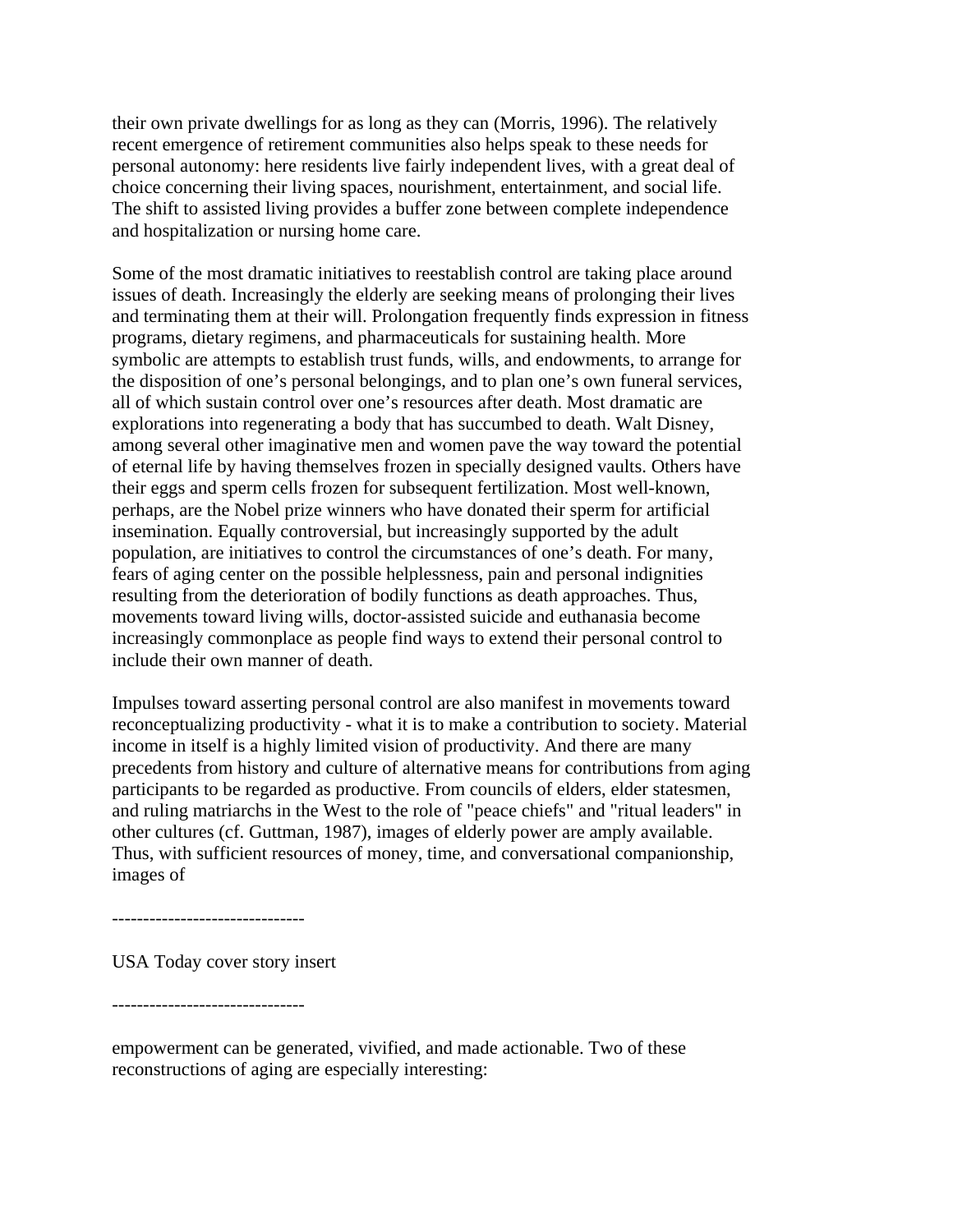**Wisdom Refigured**. Whether or not one subscribes to Carl Jung's (1928) theory of archetypes, we can be grateful to him for revealing the cultural and historical ubiquity of the image of the "old wise man." Religious institutions of today have also served to keep this tradition salient with strong presences of aged leaders - the Pope, Bishop Tutu, the Dali Lama, the Ayatollahs, etc. These images now serve as resources for reconstituting the aging self. Betty Friedan (1996) has written eloquently about the redrawing of the older population as venerable contributors to society, "In their 'late style' artists and scientists, creators and great thinkers seem to move beyond tumult and discord, distracting details and seemingly irreconcilable differences, to unifying principles that give new meaning to what has gone before and presage the agenda of the next generation." And so, she says, all of us can locate in aging a "new wholeness, previewing in the serious or the seemingly irrelevant efforts of our late years new dimensions of life for the next generation."(p.613) It is in this vein that we find increasing media representations of and reliance placed on financially sagacious men (e.g.Alan Greenspan, Warren Buffett) and seasoned advisors and/or leaders of government (Margaret Thatcher, Jimmy Carter, Henry Kissinger). Senator Strom Thurmond will reach 100 years of age when he completes his present term in the American Senate. At the age of 77, Senator John Glenn returned to Earth from his second space flight. There are heroes in other realms of life as well - sports, entertainment, literature, science, journalism, lifestyles, and fashion (Consider Billie Jean King, Walter Kronkite, Maya Angelou, and Dr. Ruth). As the media rekindles the image of wisdom, so is the aging population offered new self-conceptions and social roles.

--------------------------

Visual Collage III

--------------------------

**Historical Witnesses**. As Alex Kucznyski recently lamented:

"I used to feel bad about being born too late in the 1960's The American generation I fell into grew up feeling a little bit like a bunch of left-out losers because the Baby Boomers would have you know that in order to understand the United States and politics and tragedy and intellectual freedom, you had to have lived through the demonstrations against the Vietnam war and the assassinations of the 1960's. The heroes of my generation were not murdered; we didn't discover LSD; we didn't protest wars. Our hero was the Six Million Dollar Man. All we got was disco, Ronald Reagan, chronic fatigue syndrome and a few halfhearted nostalgic strikes at Columbia University, 20 years too late."(1998, p.12)

Manifestations of "age envy" can best be understood in terms of the way in which the same technologies that circulate the images of the new aging also function to thrust the past into present. Television, film, magazines, newspapers, books, and musical recordings all function to keep the past alive and vivid in the contemporary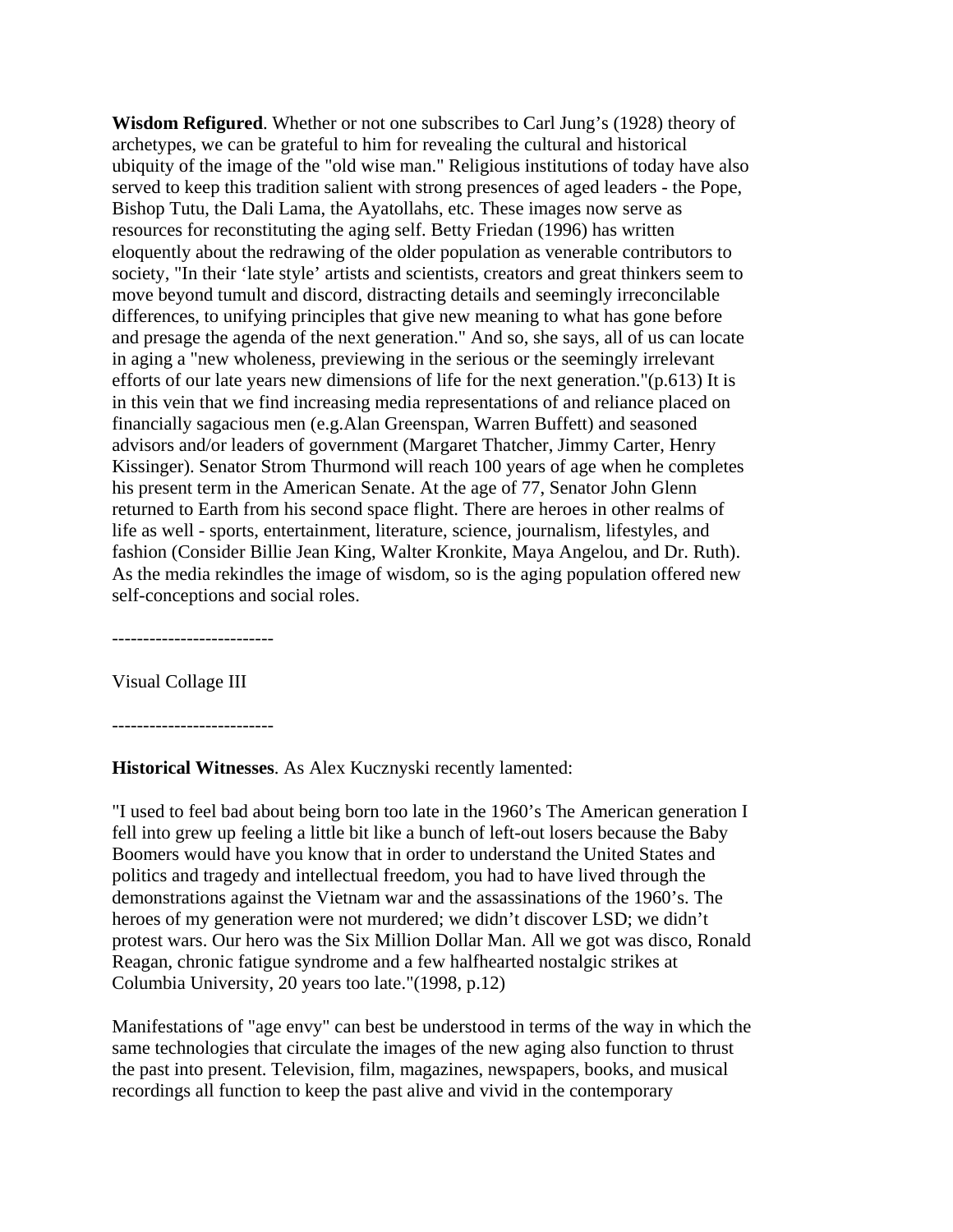imagination. In part, the media continue to recirculate the past because elderly cohorts are a valuable market segment. This is their life, and it is to be savored, reflected upon, and interrogated for meaning. At the same time, for the culture at large the past is a repository of drama - glamour, fame, victories, achievements essential food for the enormous appetite of the contemporary entertainment business. This tapping of the past even extends to the incessant television reruns - Gilligan's Island, Happy Days, Leave it to Beaver, and I Love Lucy**.** In this context, the aging population increasingly serves the role of historical witness. They not only bear personal testimony to the past - replete with stories, insights, and the drama of "I was there," but they come to symbolize important eras, events, and ways of life. This is most obviously true in the case of public icons - the Ringo Star, the Rolling Stones, Johnny Cash, Joan Baez, and the never aging Beach Boys. In Time Magazine's (May, 1998) competition for the most significant musician of the century, Elvis Presley, an icon of the 50's and Frank Sinatra, whose fame was installed in the 40's were the primary contenders. James Dean's photo continues to adorn the cover of youth magazines. "Swing" lessons, to the tune of the "big band sounds," are offered in clubs across the country. A statue has been erected to Bert Parks in Atlantic City for his contributions to the Miss America pageant. With increased media representation, the role of historical witness is made available to the elderly population more generally - those who "were hippies," "went to Woodstock", "watched the first moon landing," and so on. As the media rhapsodize the past, so do they enable iconic roles to be played by those who "were there." The nostalgia for the excitement, opportunity, freedom, and achievements of the past sustains the value and significance of those who participated.

# **Sybaritic Selves: The Generation of Joy**

A final reconstruction of aging places the central emphasis on pleasure. Owing in part to fortified economic resources, to biological health, and technologies of personal extension, an increasingly large segment of the aging population finds itself in a position to transform "empty hours" into rich and invigorating explorations. Whether in matters of sports such as golf, tennis, fishing, scuba diving, sailing, or bridge; or international travel, pleasure cruising, theater and concert attendance, and fine dining, the aging population is in increasing evidence. Increments in participation have also occurred in domains of personal development - in Yoga training, educational development (e.g Elder Hostel programs, university extension courses), explorations in nature (e.g. hiking, bird watching), and spiritual expansion (e.g. meditation, evangelical movements, retreats). As the advertising world now writes large, "aging is fun and fulfilling." And, of course, the advertising business is essential to the circulation of these images, for these endeavors, like quests for eternal youth, are highly lucrative. Again, the financial power of the aging population facilitates the reconstruction of the images and activities. Economics, commerce and self-restoration walk hand in hand.

----------------------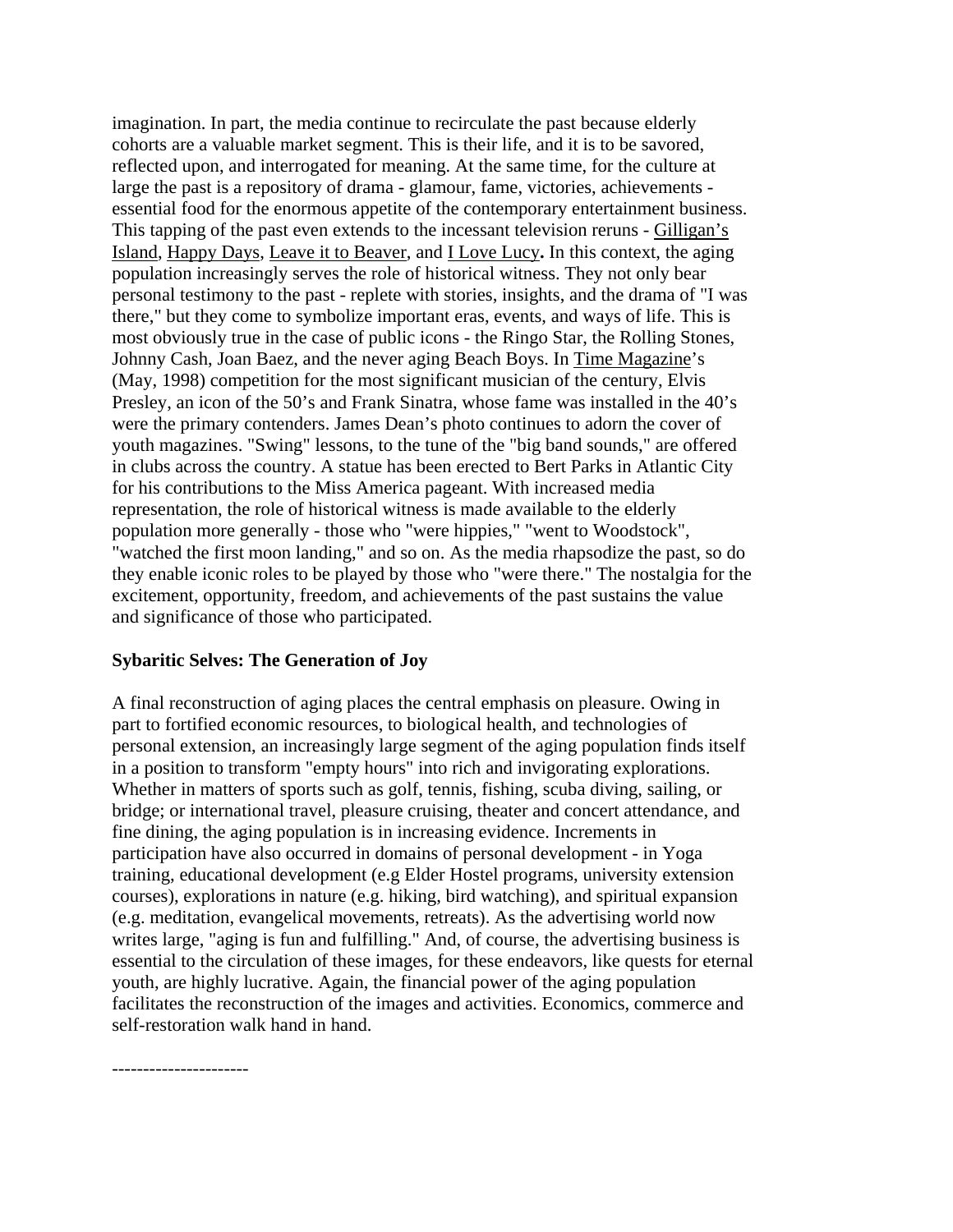# Visual Collage IV

----------------------

One of the most important features of the sybaritic moment is its rewriting of cultural value. The work ethic has long functioned to degrade the value of pleasure. Not to be working is variously to be "goofing off," "loafing," or "wasting time." Yet, the unabashed seeking of pleasure now manifest by the aging - along with the absence of guilt - gives reason for pause. The sybaritic life style places the work ethic in critical relief; the process of reconstruction reverses the priority. Hard work for its own sake becomes increasingly questionable. We shall return to this issue shortly.

# **Cultural Impact of The New Aging**

We began this analysis by pointing to the way in which the aging person had been traditionally situated within the culture, how the matrix of cultural values, economic conditions, and institutional life had given rise to a Dark Age of aging. Yet, this was also a period in which the construction of aging was largely a byproduct of mainstream culture. The aging themselves were essentially victims of a process over which they had little control. In this sense the aged were positioned similarly to other minority groups - African Americans, Native Americans, Asian Americans, and Hispanics. Yet, powerful grassroots movements - now termed *identity politics* - have begun to challenge the commonplace stereotypes, and to seek means for controlling the images that circulate in the media (cf. Fiske, 1996; Jewell, 1993). Issues of race, ethnicity and gender are now all important considerations in determining who is cast in what media role. Similarly, the aging population has not only begun to challenge the constructions of traditional mainstream culture, but more importantly, to forge its own domain of meaning. In her 1986 volume, The Ageless Self, Sharon Kauffman commented that, "Practicing gerontologists deplore the fact there is no ...valued role for the aged in the United States."(p.165) This era is ending. The aging have begun to generate new criteria of worth, of meaningful activity, and conceptions of age itself.

Additionally, in our view, this command of construction has not only had an impact on those over 50, but it has powerful reverberations outside the aging population itself. Over and above the enhancement of self-worth and the enrichment of lifestyles among the aging, these reconstructions now insinuate themselves into the greater society. They begin to drive mainstream values and practices in various ways. Two of these deserve special attention:

# **Aging and the Restoration of Civil Society**

In his weathervane essay, "Bowling alone: America's declining social capital" Robert Putnam (1995) argues that voluntary participation in political participation, group membership, and informal socializing have steadily declined over the past quarter century. He warns against the depleting stock of "social capital," people who can contribute time and energy to sustaining "norms, networks, and social trust"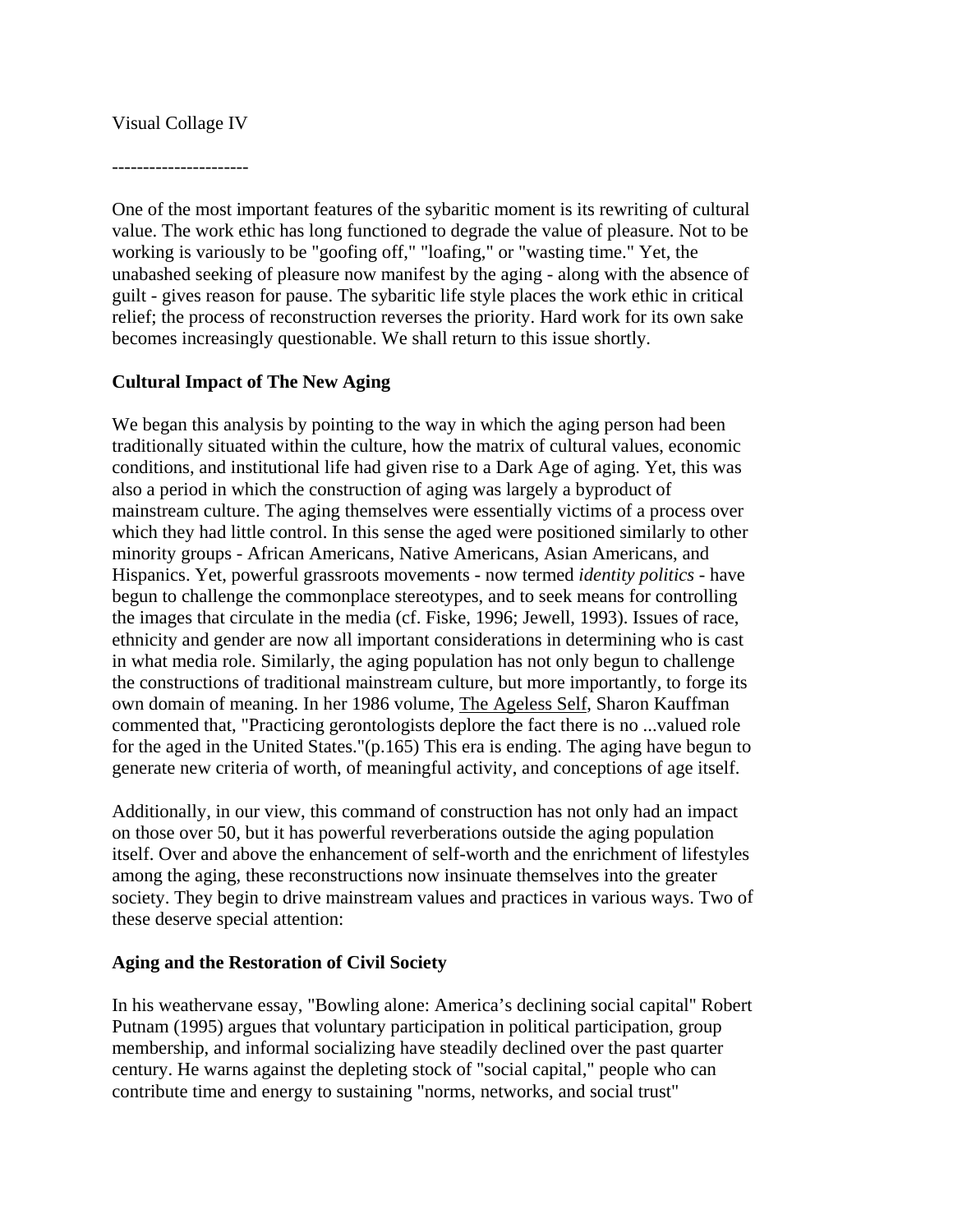necessary for a viable society. As Michael Walzer (1998) similarly argues, we must rediscover the importance of "the world of family, friends, comrades and colleagues, where people are connected to one another and made responsible for each other." Dialogue on the creation of civil society is now widespread. In our view, the images, values and action potentials of the New Aging form a major answer to this quest. With an expanded population of the elderly, we have a significant expansion in the number of free hours available for use in the culture (Robinson & Godbey,1997). Common wage earners spend more than half of each waking day serving the institutions in which they are employed. Time is essentially converted to products or services. However, with an expanded number of retired persons, the reservoir of personally determined time is radically expanded. And this time is increasingly available for communal contribution.

Further, with the multiple moves toward re-empowerment discussed above, we find the basis for a renewed sense of competence and control. With the shift toward agelessness, there is also an increased sense of vitality. Thus, the aging population stands as a major resource for refurbishing the civil society. In our view, such moves are already significantly present. With the rise of both two-career and single-parent families, grandmothers and grandfathers are becoming increasingly central figures in the lives of developing children. Adult siblings - now consumed by occupations and geographically separated - increasingly rely on their parents to sustain their bonds. Increasingly colleges and universities are pursuing the services, counsel and endowment funds of the alumni who have long since graduated from their institutions. Community governments, civic organizations, and neighborhood security watches also depend increasingly on the services of retired persons. Charitable organizations depend upon the time and energies of older people, who often work in support of their less fortunate peers. Hospital auxiliaries, church thrift shops, Sunday School programs, as well as senior center recreational facilities, mentally retarded centers, prison visitation programs, literacy programs, and other civic betterment activities are staffed in great measure by senior citizens. As Peterson and Somit (1994) conclude from their research on the elderly, among those who are educated and healthy, political knowledge and participation is steadily increasing.

Nor is communal contribution limited to the local arena. For example, the non-profit organization, RSVP International, has developed volunteer programs worldwide designed to enable older adults to use their skill, knowledge, and experience to better the human condition. RSVP volunteers have participated, for example, in programs to improve drainage systems and increase forest growth in Gambia, developed and operated a paper recycling project in Bogota, installed locks and smoke detectors in seniors' homes in Belfast, and taught children to read and write in Dakar.

The reverberations of this shift in the socio-emotional functioning of society may be profound. We spoke earlier of the prevalent value of individualism in the U.S., touching on ways in which individualism and self-absorption were connected, and their detrimental implications for the aging. Yet, the contributions of the aging to the civil society stand in contrast to individualist values. Such activities are largely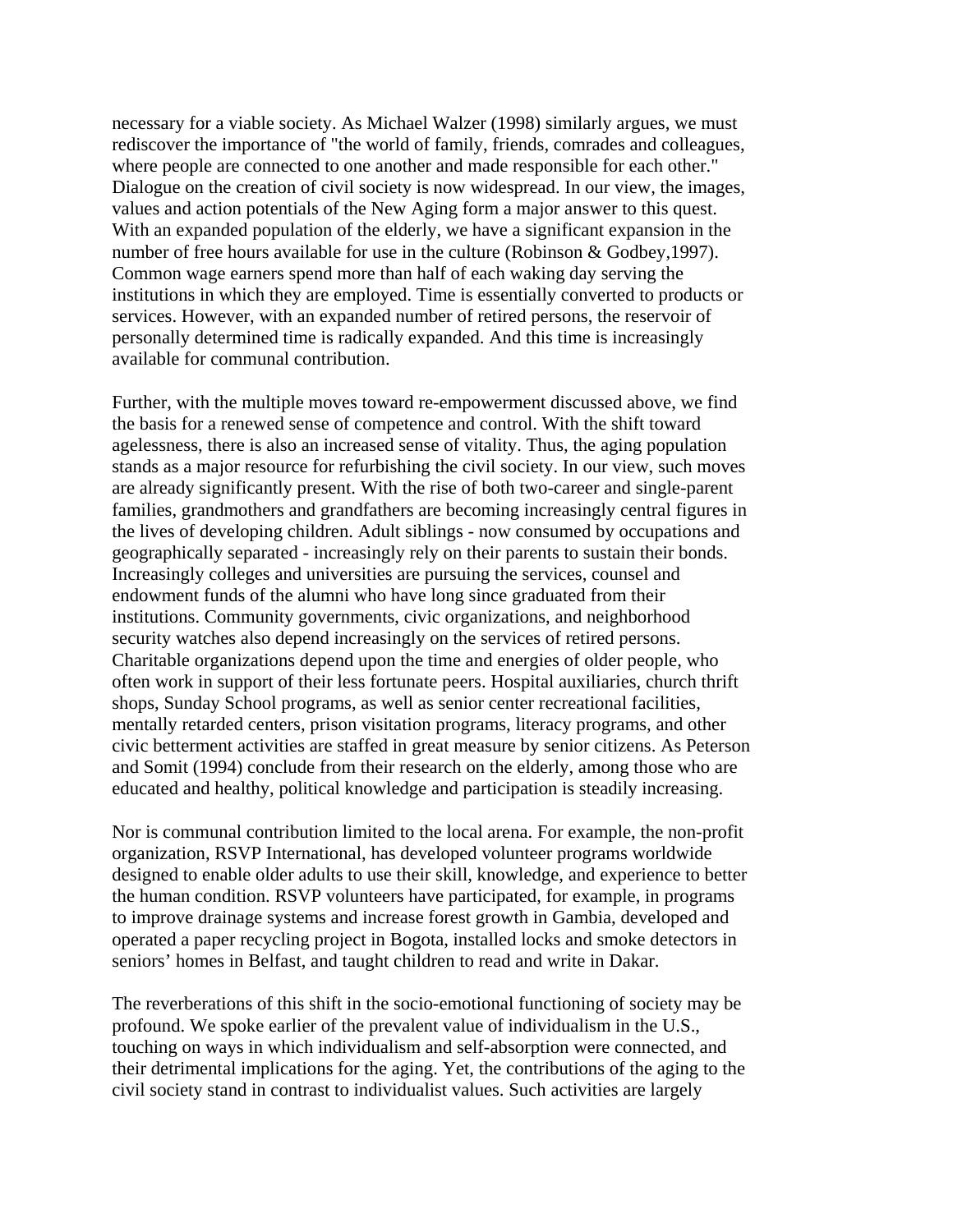voluntary, and thus altruistic in tenor. As these activities gain increasing recognition, so do values of care and love for others become more salient within the culture. The banner of "relatedness" comes to stand as a significant and possibly superior alternative to the pervasive, "me first." While it may seem that the sybaritic tendencies of the aging do not lend themselves so readily to these ends, there is good reason to believe that many enter retirement years not with an "either/or" but a "both/and" disposition. And there can be pleasure alongside practices of community contribution.

# **The Refiguring of Productivity**

As we have proposed, the powerful value placed on economic productivity in the US has traditionally thrust the aging population into an alienated and denigrated status. At the same time, as the work place demands increasing numbers of hours from employees, many in the younger generations find little remaining in the way of leisure time. Not only are there few hours for relaxed enjoyment, physical pleasure, and participation in nature, but as well, little time for family, friends, or community. For many two-career families, there is simply no "spare time" for rearing children and intimate connection. It is under these conditions that the insinuation of the sybaritic image of aging into the culture becomes significant. The widely circulated images of elderly persons strolling arm in arm, on beach holidays, golfing, fishing, cruising, dining, and enjoying grandchildren often stand in stark contrast to the arduous demands of the work world. Nor, given the companionate and equally pervasive image of agelessness, does it appear that such persons are at death's door. The dominant picture is one of decades of relatively unfettered enjoyment.

In our view, there are several interrelated effects of this dramatic contrast. First, there is increasing interest in early retirement. Middle aged persons increasingly attempt to garner sufficient savings and securities that they may escape the workplace. In a related vein, the elderly come increasingly to serve as models for leisure time activity. One cannot overlook, for example, the fact that the game of golf traditionally a game of the old - has now become ageless. As the young take up the game in increasing numbers so do they emulate the elderly. And to enhance the image of the latter, young Tiger Woods competes with the elderly on even terms often suffering defeat. And thus the youth/age binary becomes increasingly blurred. It is not the young resisting the image of becoming old so much as attempting to enter a category under transformation.

There is a further implication of this emerging complex that is more difficult to chart, and possibly more a favored fantasy at this juncture than a lived reality. While the cultural value placed on economic productivity has contributed to the prosperity of the nation, there are many who believe that we face the upward limits of economic growth. It is not simply that working hours seem to expand to fill all available space. Rather, it is the more general concern with the limits to growth and progress. The perils of a continuing surge toward increasing prosperity - with its attendant demands for increasing profits, markets, material supplies, and energy - have been widely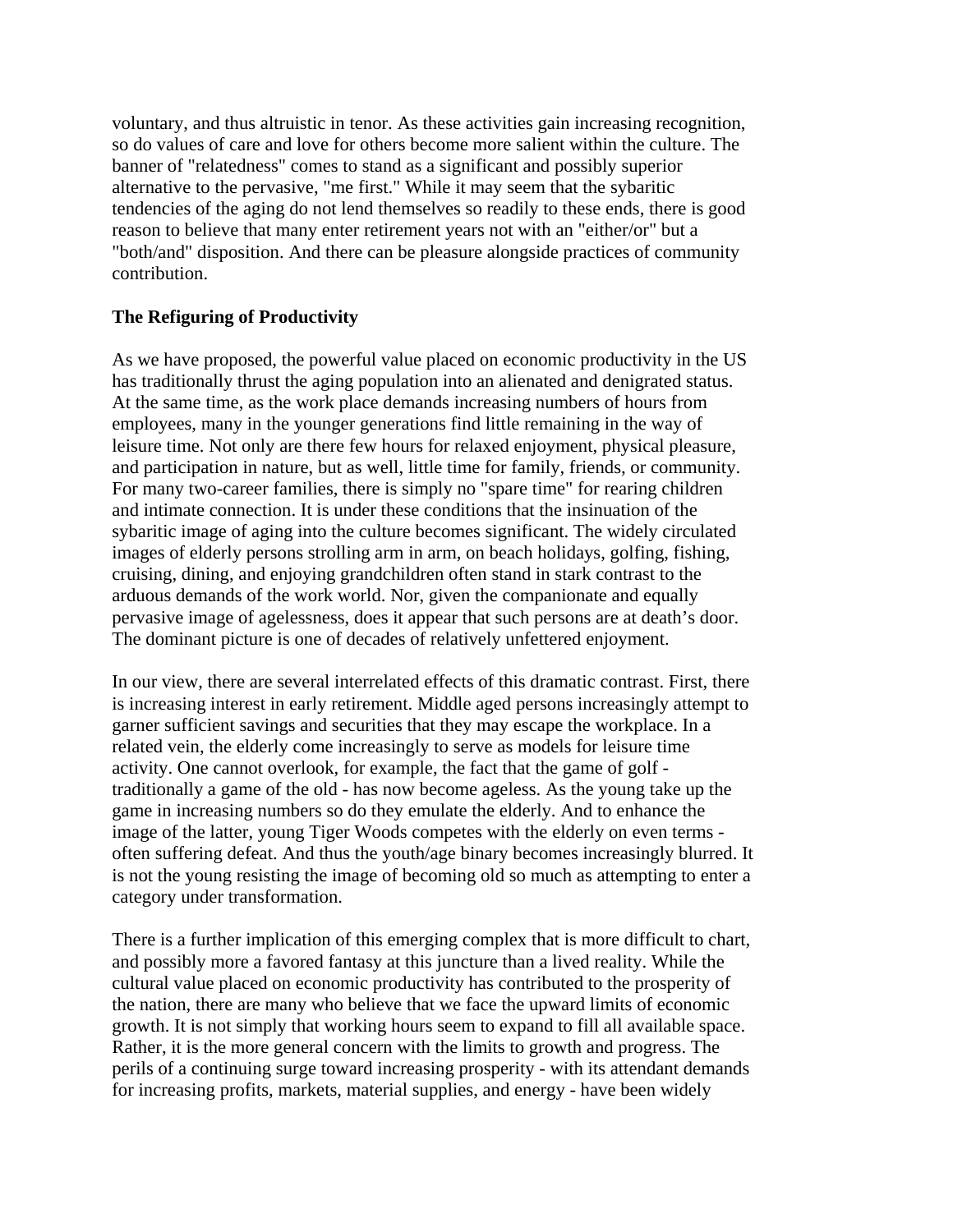documented. Interest in *sustainabl*e - as opposed to steadily expanding - economies is increasingly widespread. However, if sustainability is to be achieved it will require a population oriented toward "satisficing" as opposed to "maximizing." And this is precisely the point at which the new images of age become important. If the values of relaxation, bodily expression, participation in nature and in families become increasingly salient, then work in itself begins to lose value. Increasingly as the cultural image of the "good life" does not include a lifetime of servitude to reach some mythical "top," we move closer to sustainable growth. In our view, both the society and indeed the world would be the better for this.

# **In Conclusion**

In this analysis we have purposely chosen to focus on new and promising developments in the conception and practices of aging. As survey research indicates, approximately 90% of the senior citizen population feels satisfied with their life, feel they have contributed positively to society, and claim to be in good health. However, our focus is nevertheless selective; not all sectors of the aging population are equally affected. There is enormous heterogeneity within the aging population (Dannefer, 1987), and there remain significant sectors of the population in which abject poverty, loneliness, and ill health prevail (Angel, 1997; Margolis, 1990). We scarcely wish to invite neglect for the afflicted. However, so vast has been the attention devoted to decline, that the image expands to color an entire phase of life. In certain respects this emphasis on decline may reflect the needs of those professions - scientific, medical, social service - that depend on "aging as a problem" to remain viable. To emphasize the positive would be to lose their *raison d'etre*. Again, in no way do we wish to suppress such concerns. Rather, our purpose here has been to keep the specter of deficit appropriately in check, to reflect appreciatively on the opportunities for new forms of aging, and to hasten the expansion of more promising possibilities of selfconstruction.

# **References**

Angel, R.J. and Angel, J.L. (1997) Who will care for us?: Aging and long-term care in multicultural America. New York: New York University Press.

Bellah, R.N. et al. (1985) Habits of the heart. Berkeley: University of California Press.

Campioni, M. (1997) Revolting women, women in revolt. In Komersaroff, P. Rothfield, P. and Daly, J. (Eds.) Reinterpreting Menopause, New York: Routledge.

Chopra, D. (1993) Ageless body, timeless mind. New York: Harmony Books.

Dannefer, D.(1987) Aging as intracohort differentiation: Accentuation, the Matthew Effect, and the life course. Sociological Forum, 2, 211-236..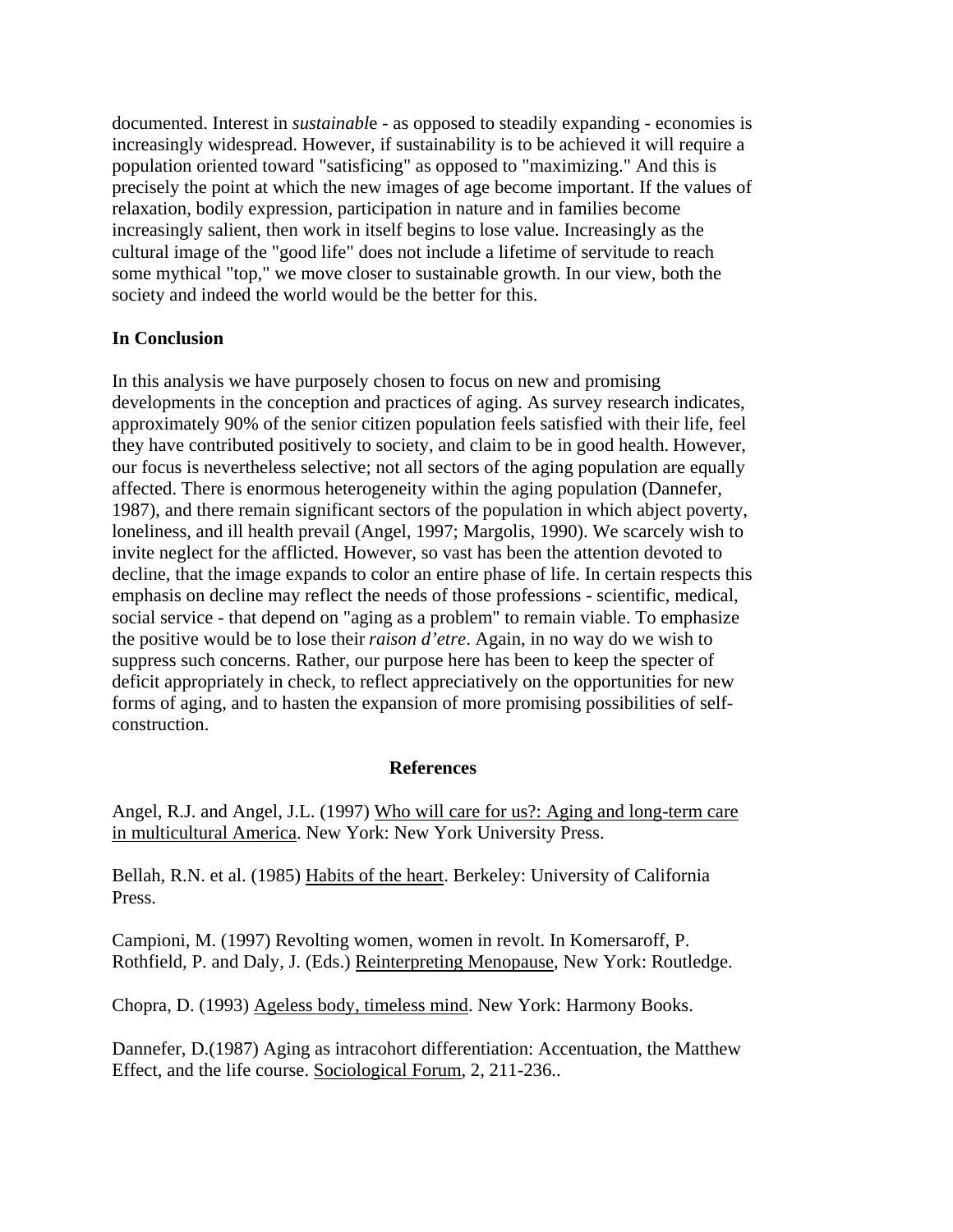Dannefer, D.(1988) Neoteny, naturalization, and other constituents of human behavior. Unpublished manuscript, Warner Graduate school of Education and Human Development, University of Rochester.

Fiske, J. (1996) Media matters, race and gender in U.S. politics. Minneapolis: University of Minnesota Press.

Frank, A.W. (1995) The wounded storyteller. Chicago: University of Chicago Press.

Friedan, B. (1993) The fountain of age. New York: Simon and Schuster.

Gergen, K. J. (1991) The saturated self. New York: Basic Books.

Gergen, K. J. (1994) Realities and relationships. Cambridge: Harvard University Press.

Gergen, K.J. (1996) Beyond life narratives in the therapeutic encounter. In J.E. Birren et al. (Eds.) Aging and Biography. New York: Springer. 205-223.

Gergen, M. M. (1989). Talking about menopause: A dialogic analysis. In L.E. Thomas (Ed.) Research on adulthood and aging: The human sciences approach .pp. 65-87. Albany, NY: SUNY Press, 1989.

Gergen, M. M. (1990). Finished at forty: Women's development within the patriarchy. Psychology of Women Quarterly. 14, 451-470.

Gergen, M. M.(1992). Life stories: Pieces of a dream. In G. Rosenwald & R. Ochberg (Eds.). Storied Lives , pp. 127-144. New Haven: Yale University Press.

Gergen, . M. (in press). Impious Improvisations: Feminist Reconstructions in Psychology. Thousand Oaks, CA: Sage.

Gergen, M. M. and Davis, S. N.(Eds.)(1997). Toward a new psychology of gender. New York: Routledge.

Gubrium, J.F., Holstein, J.A. and Budkholdt, D.R. (1994) Constructing the life course. Dix Hills. NY: General Hall.

Gullette, M. M. (1997). Menopause as magic marker: Discursive consolidation in the United States, and strategies for cultural combat. In P. Komesaroff, P. Rothfield, & J. Daly (Eds.). Reinterpreting menopause: Cultural and philosophical issues.(pp.176- 199). New York: Routledge.

Guttman, D. (1987) Reclaimed powers, toward a new psychology of men and women in later life. New York: Basic Books.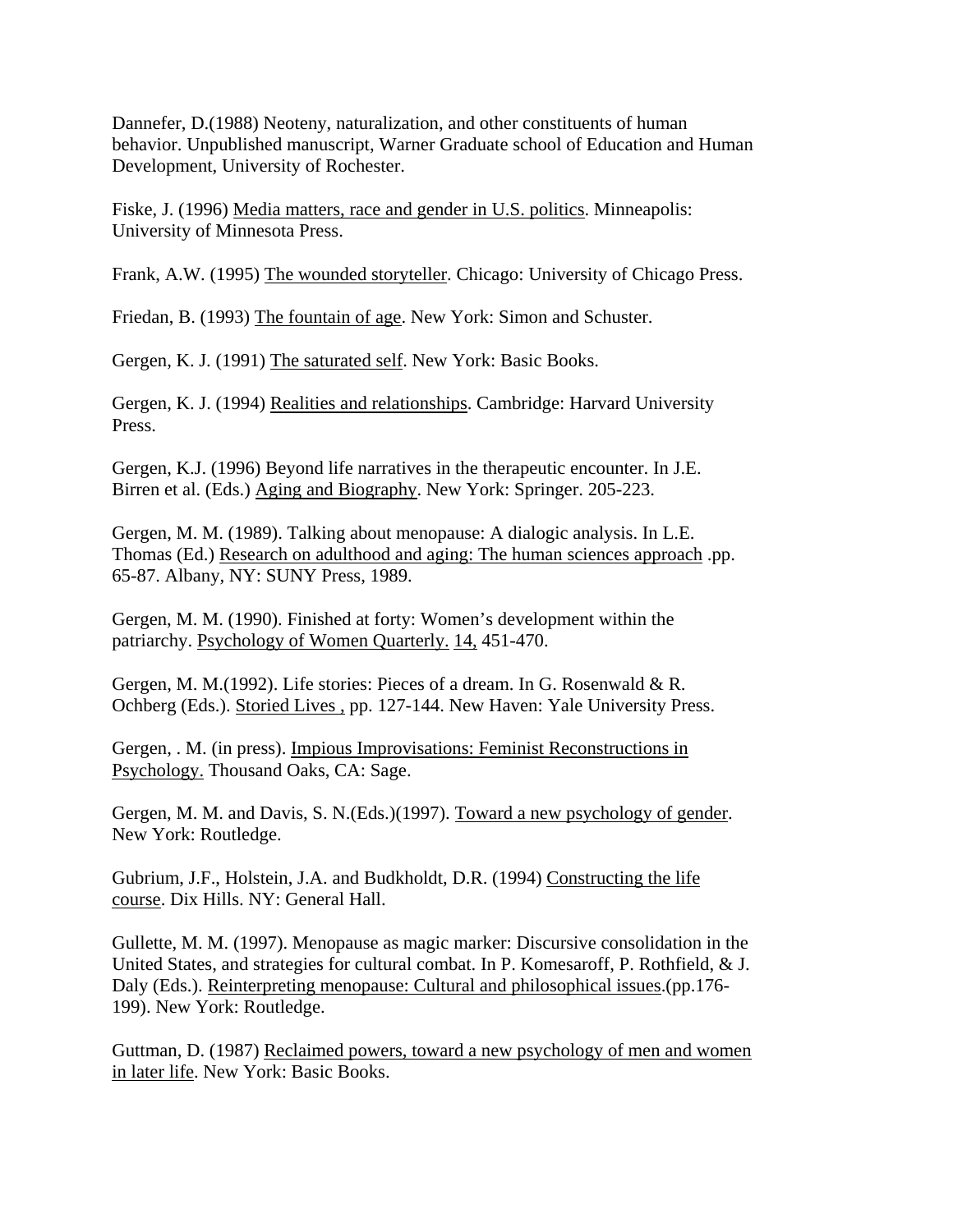Harrington, M. (1969). The other America . Baltimore, MD: Penguin.

Hashimoto, A. (1996) The gift of generations. New York: Cambridge University Press.

Hazan, H. (1994) Old age, constructions and deconstructions. Cambridge: Cambridge University Press.

Jewell, J.S. (1993) From mammy to Miss American and beyond. London: Routledge.

Jung, C.G. (1928) Contributions to analytical psychology. New York: Harcourt Brace.

Kaplan, E.A. (1997) Resisting pathologies of age and race.In Komersaroff, P. Rothfield, P. and Daly, J. (Eds.) Reinterpreting Menopause, New York: Routledge.

Kauffman, S.R. (1986) The Ageless Self. Madison, WI: University of Wisconsin Press.

Kuczynski, A. (1998) Somebody to love? New York Times Review of Books, Sept. 20. P. 12

Lasch, C. (1979) The culture of narcissism. New York: Norton.

Lawton, M. Powell (1980). Environmental change: The older person as initiator and responder. In N. Datan & N. Lohmann (Eds.). Transitions of aging. New York: Academic Press.

Margolis, Richard J. (1990) Risking old age in America. Boulder, CO: Westview Press.

Martin, E. (1997) The woman in the menopausal body. In P. Komesaroff, P. Rothfield, & J. Daly (Eds.). Reinterpreting menopause: Cultural and philosophical issues.(pp.239-254). New York: Routledge.

Morris, C. R. (1996). The AARP: American's most powerful lobby and the clash of generations. New York: Random House.

Neugarten, Bernice (1980). "When age doesn't matter," Newsweek, Aug. 11, 1980, p. 73.

Peterson, S. A. & Somit, A. (1994). The political behavior of older Americans. New York: Garland Press.

Putnam, Robert (1995) Bowling alone: America's declining social capital. Journal of